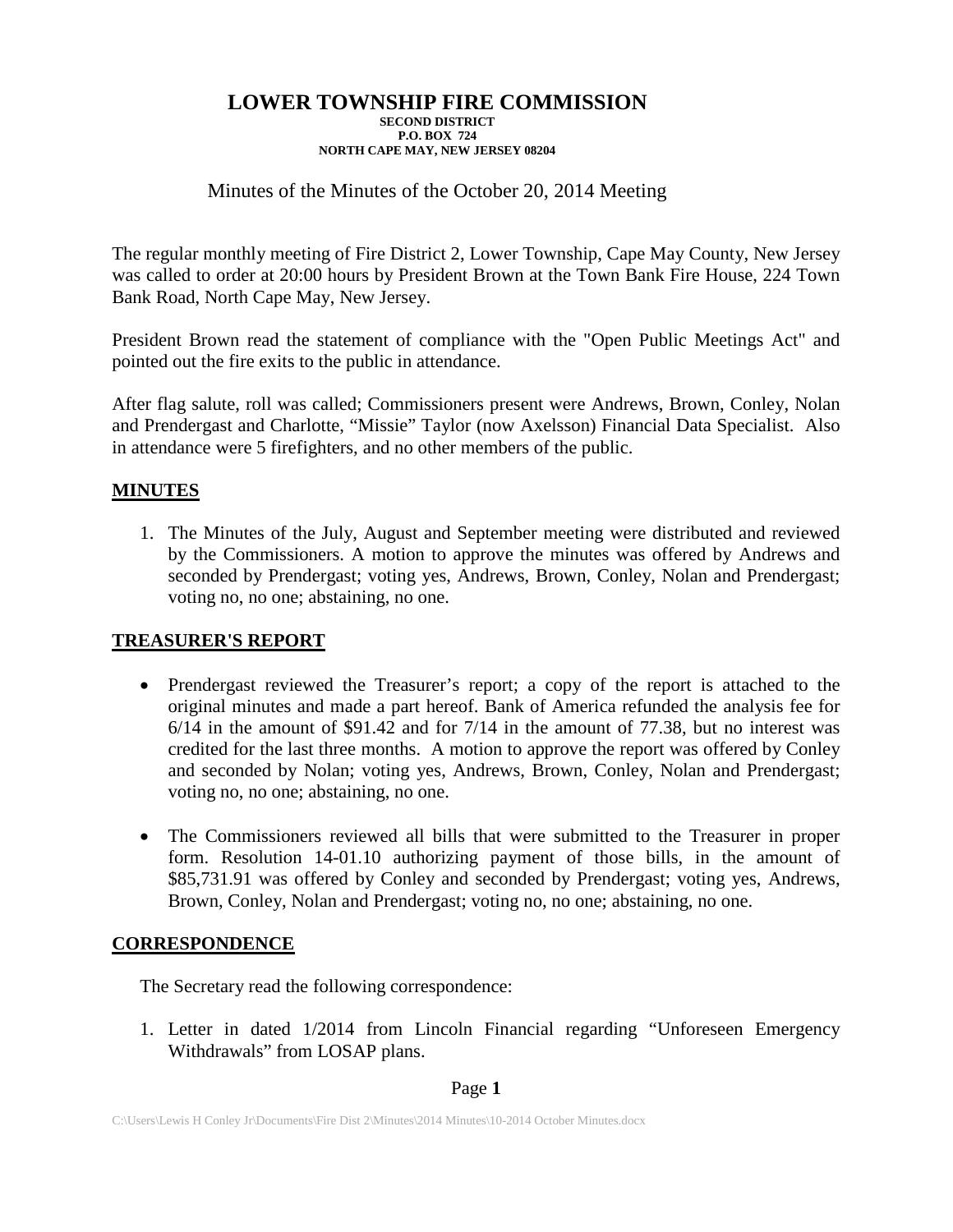Minutes of the Minutes of the October 20, 2014 Meeting

- 2. The minutes of the June 7, 2014 meeting of the NJ Association of Fire Districts.
- 3. Email stream ending 07-20-14 with an explanation to Alyson Milazzo that she cannot have a copy of the LOSAP Points for 2014 since they will not be available until December of 2014. She has the 2013 LOSAP Points which is the current report.
- 4. Letter out to Lincoln Financial (Anne Gordon) transmitting LOSAP participation input form for Christopher Winter, Jr.
- 5. Letter out dated  $9/19/14$  to Ford Scott & Associates listing the information submitted to them for the annual audit was true and factual.
- 6. Letter in dated 9/23/14 to Chief Megonigal from Michael Iannetta, Jr. of VFIS Insurance Group confirming his meeting with the Chief on 10/01/14 for a complete risk review and analysis.
- 7. Memo in dated 10/12/`4 from William Kramer, Jr. Acting Director/State Fire Marshal regarding Recommended Fire Station Precautions during elections.
- 8. Copy of a letter from David Perry to William Galestok, Planning Director for Lower Township dated 8/04/14 regarding fire comments for The Nature Conservancy, Seashore Road South.
- 9. Copy of a letter from David Perry to William Galestok, Planning Director for Lower Township dated 8/26/14 regarding fire comments for Nicholas Fedoroff, 617 Jonathan Hoffman Road.
- 10. Copy of a letter from David Perry to William Galestok, Planning Director for Lower Township dated 18/07/14 regarding fire comments for Eileen Helm, 8000 Bayview Drive.
- 11. Copy of a letter from David Perry to William Galestok, Planning Director for Lower Township dated 10/07/14 regarding fire comments for The Nature Conservancy, Seashore Road South.
- 12. Email out dated 10/09/14 to the Cape May Star & Wave transmitting the synopsis of audit for the calendar year 2013 audit for publication.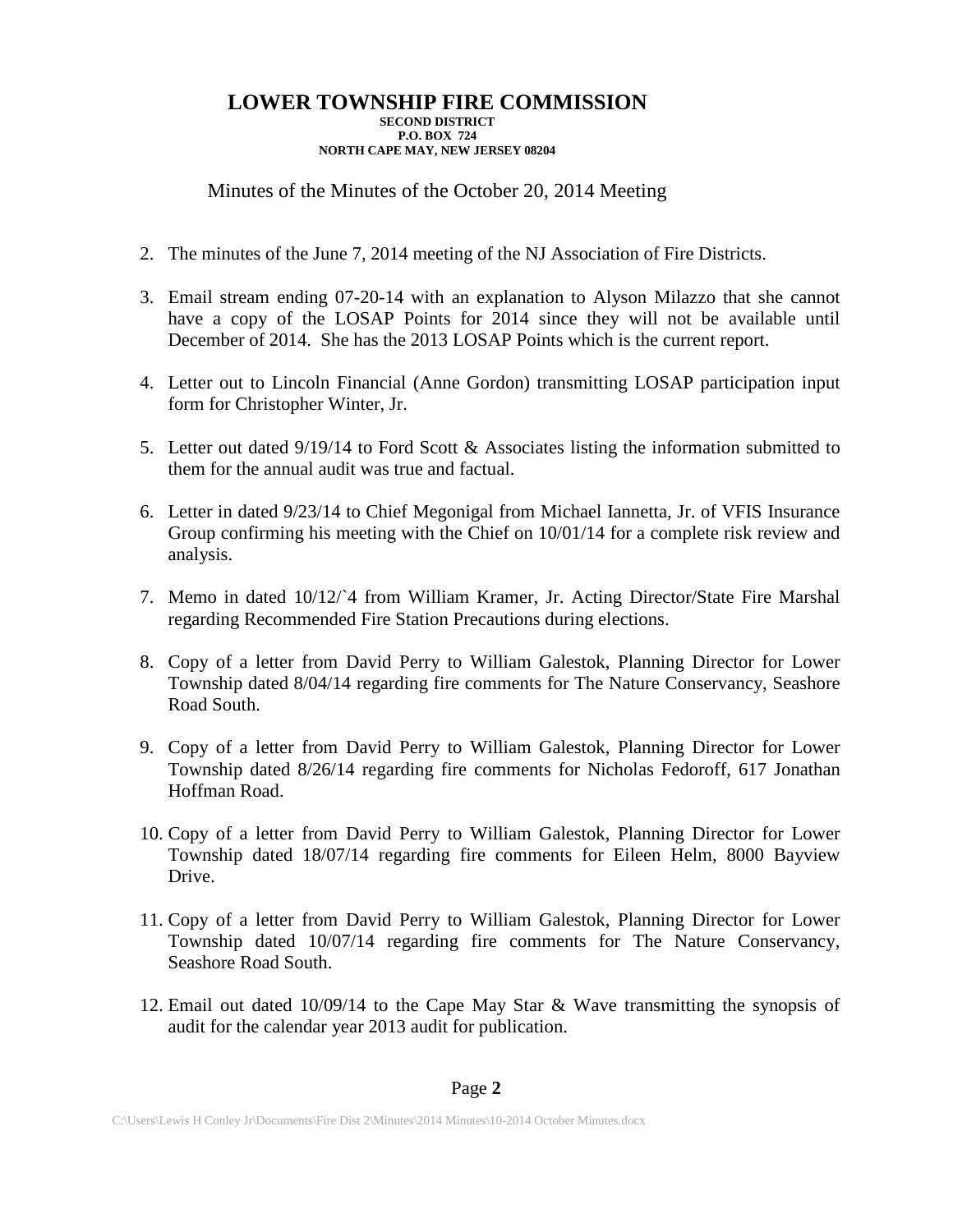# Minutes of the Minutes of the October 20, 2014 Meeting

- 13. Letter out dated 10/15/14 to Leon Costello regarding the representations in the LOSAP information provided to him regarding the LOSAP program for calendar year 2013.
- 14. Letter in dated 10/16/14 from Mike Leatherwood, Property Specialist for Glatfelter Claims Management, Inc. regarding clean up following a bat infestation, which is an exclusion in our insurance coverage.

# **TOWN BANK VOLUNTEER FIRE COMPANY REPORT**

Chief Megonigal reported the following:

• Report of the month's activities; a copy of the report is attached to the original of these minutes.

# **BUREAU OF FIRE SAFETY REPORT**

• Conley who is the Board's representative to the Bureau provided the financial reports for the months of June, July, and August as well as the minutes and financial reports of the September meeting.

## **OLD BUSINESS**

• *The Chief reported a growing building crack in the southeast corner of the engine bay. Conley has look at the crack and it looks like a settlement issue. The Commission authorized Conley to contact a structural engineer to look at the situation and make recommendations. (03/08).*

*Conley reported that he contacted Edward P. Ryan, PE, a structural engineer who met with Conley and Brown to look at the building. Mr. Ryan's preliminary determination was that the cracking is due to settlement but there is no immediate danger. He will prepare recommendations and specifications for the repair of the settlement as well as the cracks in the near future. (04/08)*

*Conley reported that he has received the details from structural engineer, Edward P. Ryan and will coordinate with Richard Braslow and Ryan to put together a contract to perform the work recommended. (06/08).*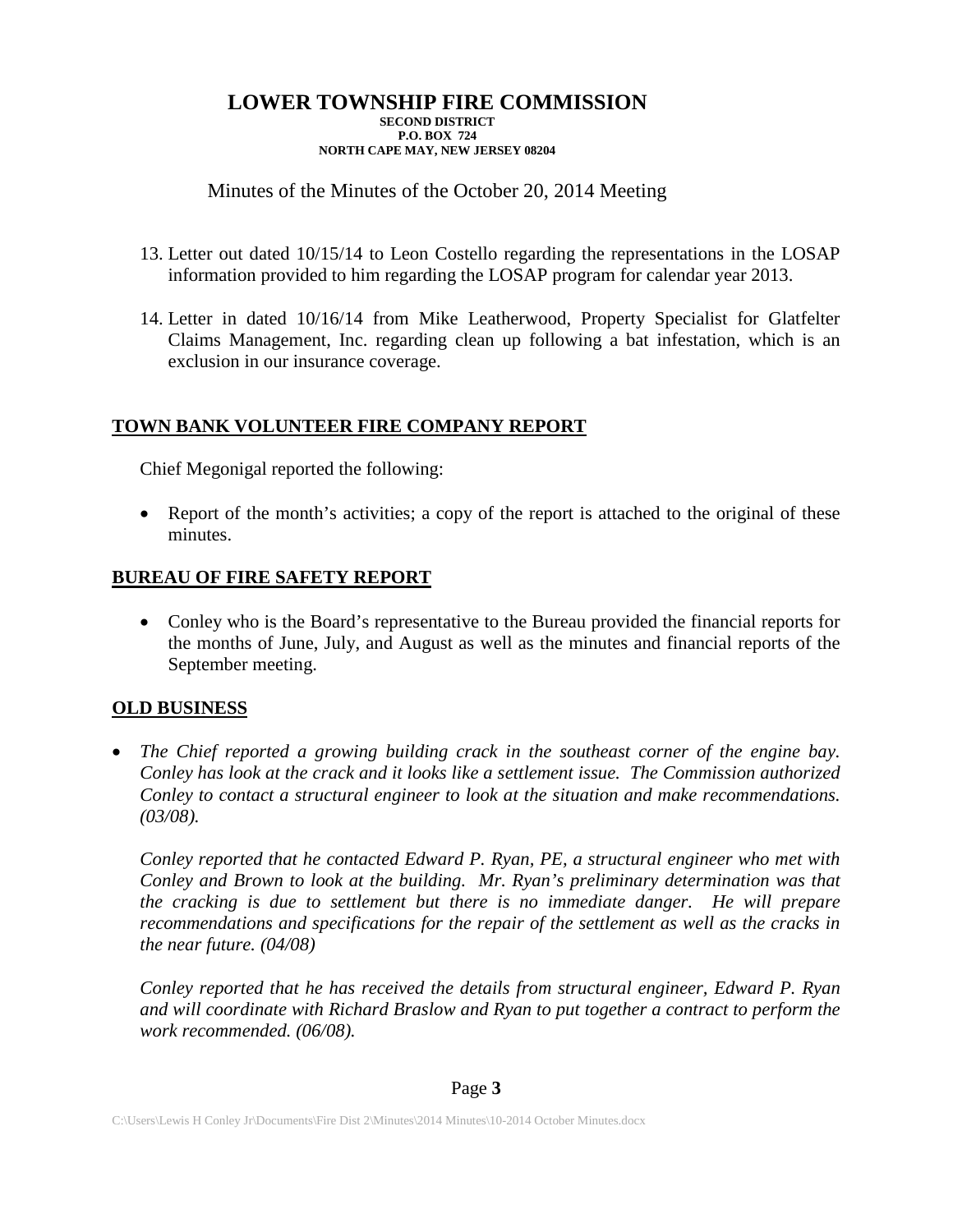## Minutes of the Minutes of the October 20, 2014 Meeting

*Nolan inquired as to the status of the crick repair. Conley responded that the District is in the process of having a contractor look at it and provide an estimate to see if the repair needs to be bid. He also reported the Mr. Ryan had reported that there is no immediate*  danger, and budget constraints had moved this repair a little lower on the priority list, but *not forgotten. (06/12)*

• *Scott Brown asked if there was some types of sealer that can be used to stop the damage to apparatus aprons that have sever salt damage. He has seen repairs to bridge surfaces that were temporarily repaired rather quickly. Brown volunteered to discuss it with a friend who is a masonry contractor and Conley will talk to the County Engineer who may have specified the repairs to the County Bridges. (06/12)*

*Brown reported that Jay Blackley of Blackley Concrete will look at the driveway and make a recommendation (07/12)*

*Brown reported that Jay Blackley reported that there is no fix the driveway apron will need to be removed and replaced. Conley requested that Blackley provide us with a cost estimate to do that work so that we know if we would need to bid the project and look for the money to pay for the replacement. (08/12)*

*Brown reported that Blackley has provided a proposal to remove the existing concrete and replace it with the same strength reinforced concrete for \$24,860.00. This is above the bid threshold and obviously will need to be bid.*

*Conley suggested that if total replacement is necessary, we should look into retaining a structural engineer or architect to design a heating system into the apron and then there would be no need to have salt on it. Conley will look into finding an engineer or architect with the appropriate experience. (09/12)*

*Conley reported that he has not been able to get Jay Blackley (concrete mason) to respond with a cost for a temporary winter patch. Brown will reach out to Troiano Concrete to see if they can do a temporary patch to get us through the winter months. (12/12)*

*Brown reported that he has contacted Ernie Troiano, Jr. of E. Troiano & Sons Concrete who will perform a temporary patch on the driveway for an estimated cost of \$2,100.00 as outlined in his letter of December 21, 2012. Conley reported that he has contacted, in writing, Thomas Lipski of PEOSH to request an extension of time to repair the driveway apron. A motion was offered by Andrews and seconded by Nolan to approve E. Troiano and Sons Concrete's proposal and authorize the work, voting yes, Andrews, Brown, Conley, Nolan and Prendergast; voting no, no one; abstaining, no one.*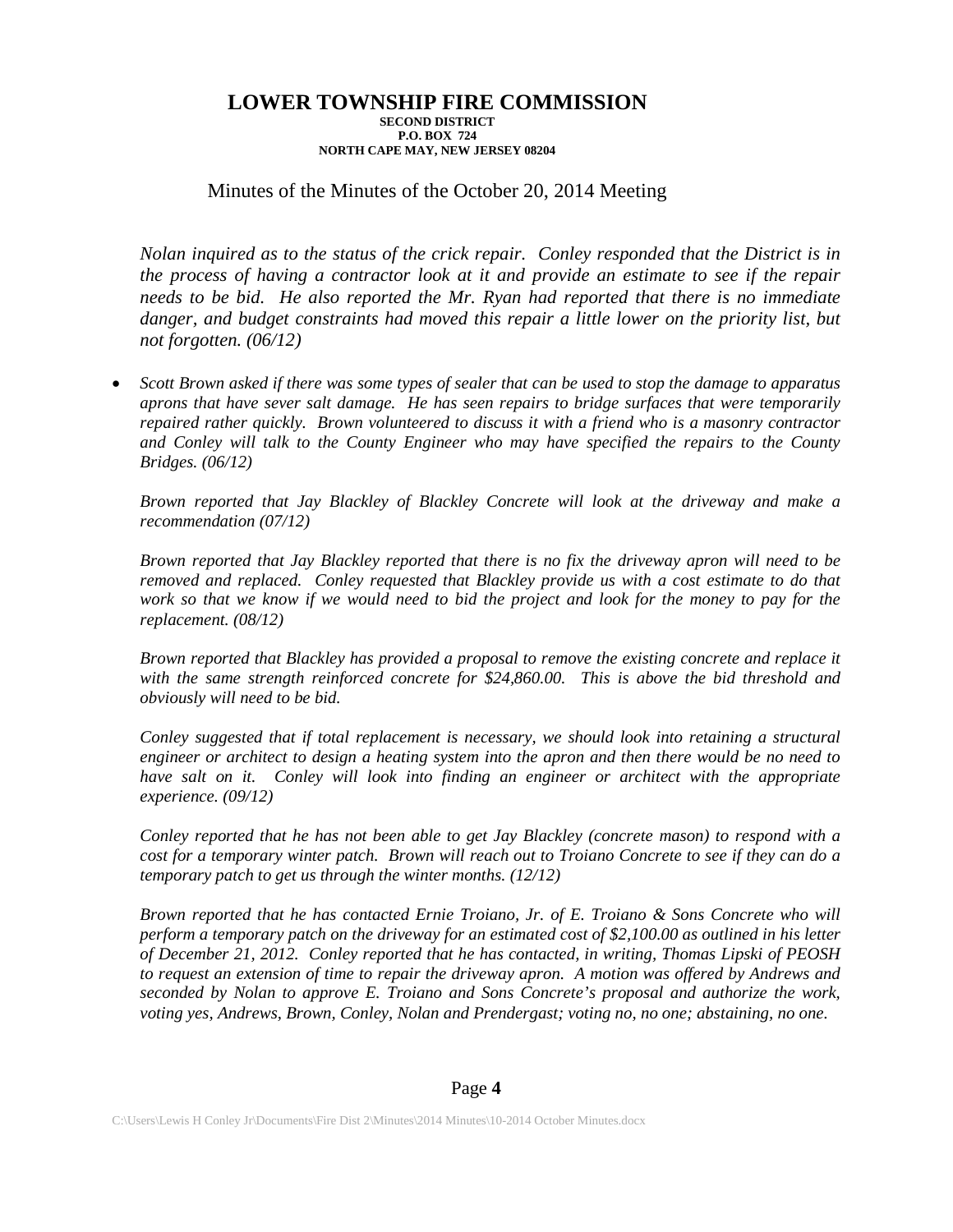## Minutes of the Minutes of the October 20, 2014 Meeting

*Conley presented a proposal from M V Engineering of Cape May Court House, NJ for providing the design, bid preparation and administration, and construction observation of the permanent driveway apron replacement for an estimated \$11,200.00 as contained in their written proposal. Resolution 13- 20 Approving the award of the contract with Brian Murphy, PE of M V Engineering for the Design and Inspection of the Driveway Apron Replacement was offered by Andrews and seconded by Prendergast voting yes, Andrews, Brown, Conley, Nolan and Prendergast; voting no, no one; abstaining, no one. (01/22/13)*

*Brown reported that the driveway apron will be repaired with a temporary concrete patch by E. Troiano and Sons on Wednesday 2/27/13. (02/13)*

*Conley reported that the driveway apron was repaired on February 27, 2013 on schedule and he emailed a notice to Thomas Lipski of PEOSH along with photos of the completed driveway. Conley continued the report by telling all that Thomas Lipski emailed back that he would be issuing a letter indicating the violation has been abated. (03/13)*

*Conley reminded all that we have received preliminary plans and specifications for the permanent driveway replacement from MV Engineering. We need to decide when we want the driveway advertised, what is going to be included in the contract, such as fencing and/or security for the apparatus to be stored outside during the replacement of the apron and the concrete curing time. (03/13)*

*Conley discussed the need to meet to discuss how to deal with the apparatus security which will need to be outside the building during the removal and curing of the concrete apron. The meeting was set for April 22, 2013. (04/13)*

*Brown reminded everyone that only Conley and he showed up for the April 22 meeting and rescheduled for June 24, 2013 (05/13).*

*Conley reported that he has met with the engineer and reviewed the details for staging the apparatus out of three contiguous bays and then wait until the concrete has cured and then the next three contiguous bays can be poured. He also reviewed the parking lot driveway that needs to also be replaced as well as the concrete curb that also needs to be replaced. There will be a new concrete ramp created from the parking lot to the sidewalk on Town Bank Road so that the access from the parking lot in front of the engine bays can be fenced off or landscaped to prohibit access. (08/13)* 

*Conley reported that he has not received the plans and specifications yet from the design engineer (12/13)*

Conley reported that MV Engineering has worked with a relatively new high-early concrete additive that does not contain corrosives. The product is known as Sika Rapid and MV recommends taking more than the usual samples of each of the concrete pours and begin breaking the samples after 7

### Page **5**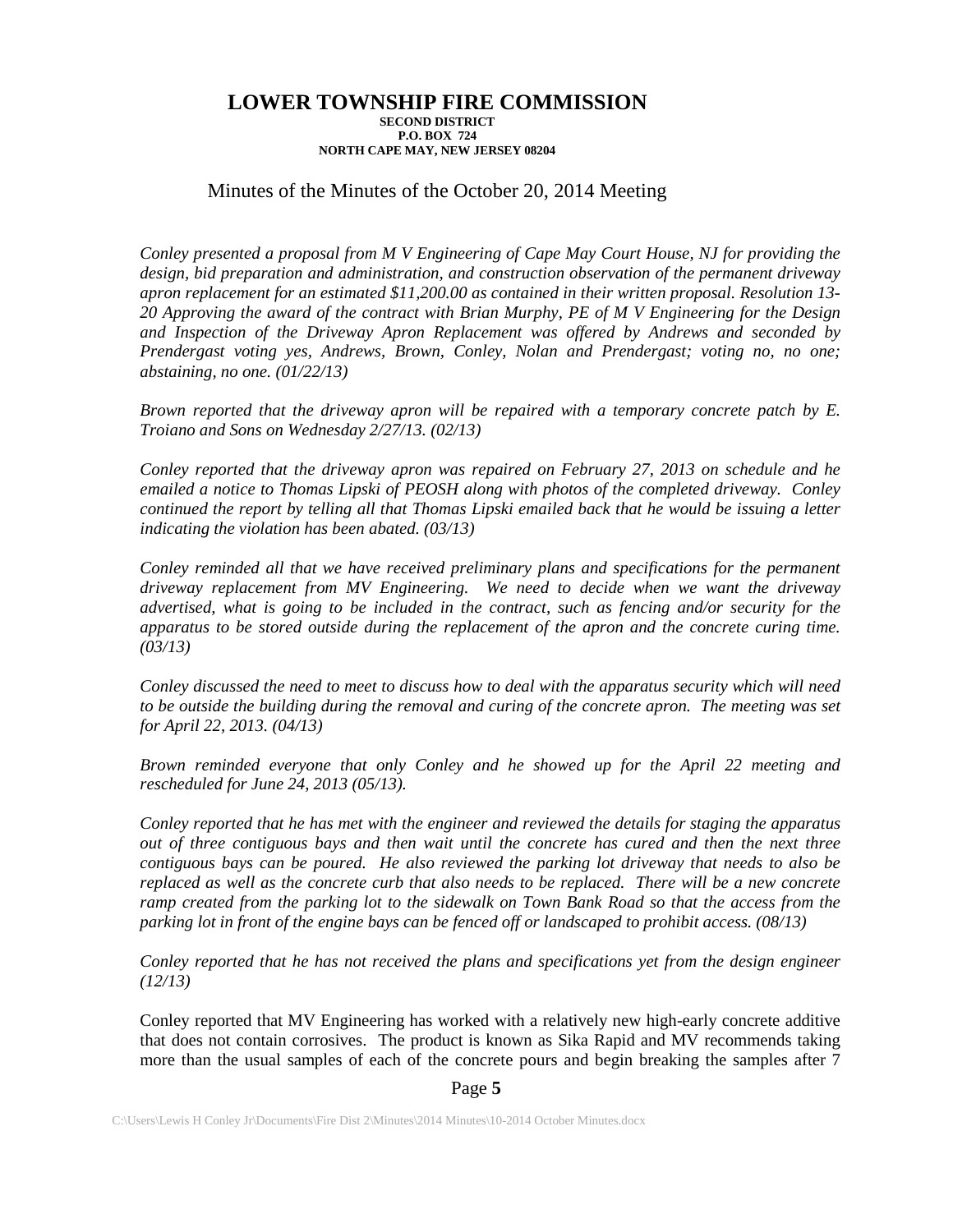# Minutes of the Minutes of the October 20, 2014 Meeting

days, on a project that they tested this additive on, the concrete reached 4,000 pounds break in just14 days. They are scheduled to have the revised plans and specifications to us by the end of May to go out to bid. (03/14)

• *Past President & Past Chief Treon who is now with Cape May County Office of Emergency Management, requested and was granted a place on the July meeting agenda to appear with Director Martin Pagulugi to discuss a possible memorandum of understanding (MOU) to utilize the multipurpose room during emergencies and natural disasters. (06/14)*

Conley distributed a sample copy of the memorandum of understanding that was generated for Upper Township to each of the Commissioners, Chief Megonigal and President Marchino for review and to generate some comments. (09/14)

## **NEW BUSINESS**

- 1. Conley reviewed the 2014 Audit for Calendar Year 2013 in detail, distributed a copy of the audit to each of the commissioners and Missie Taylor (now Axelsson) and informed them that the synopsis of audit has been published in the Cape May Star & Wave on 10/15/14. There was no corrective action plan required as there was no corrective action identified in the audit.
- 2. Resolution 14-30 Approving Leon Costello, CPA, RMA of Ford Scott and Associates as Auditor for the LOSAP program for 2014 was offered by Conley and seconded by Andrews, voting yes, Andrews, Brown, Conley, Nolan and Prendergast; voting no, no one; abstaining, no one.
- 3. Resolution 14-31 Authorizing purchase of Upgrading to Dual Frequency Side Scan Sonar for FireStorm 36 Fireboat, Marine 61-1 was offered by Conley and seconded by Nolan voting yes, Andrews, Brown, Conley, Nolan and Prendergast; voting no, no one; abstaining, no one.
- 4. Conley offer Resolution 14-32 declaring an emergency situation for HVAC Repairs and approving two proposals from CM3 Building Solutions of Fort Washington, PA for the A/C compressor for the Lobby in the amount of \$3,490.00 and the replacement of the fan motor for the multi-purpose room in the amount of \$841.00. The labor to install the fan motor is included in the existing HVAC maintenance contract with CM3 Building Solutions. The motion was seconded by Andrews voting yes, Andrews, Brown, Conley, Nolan and Prendergast; voting no, no one; abstaining, no one.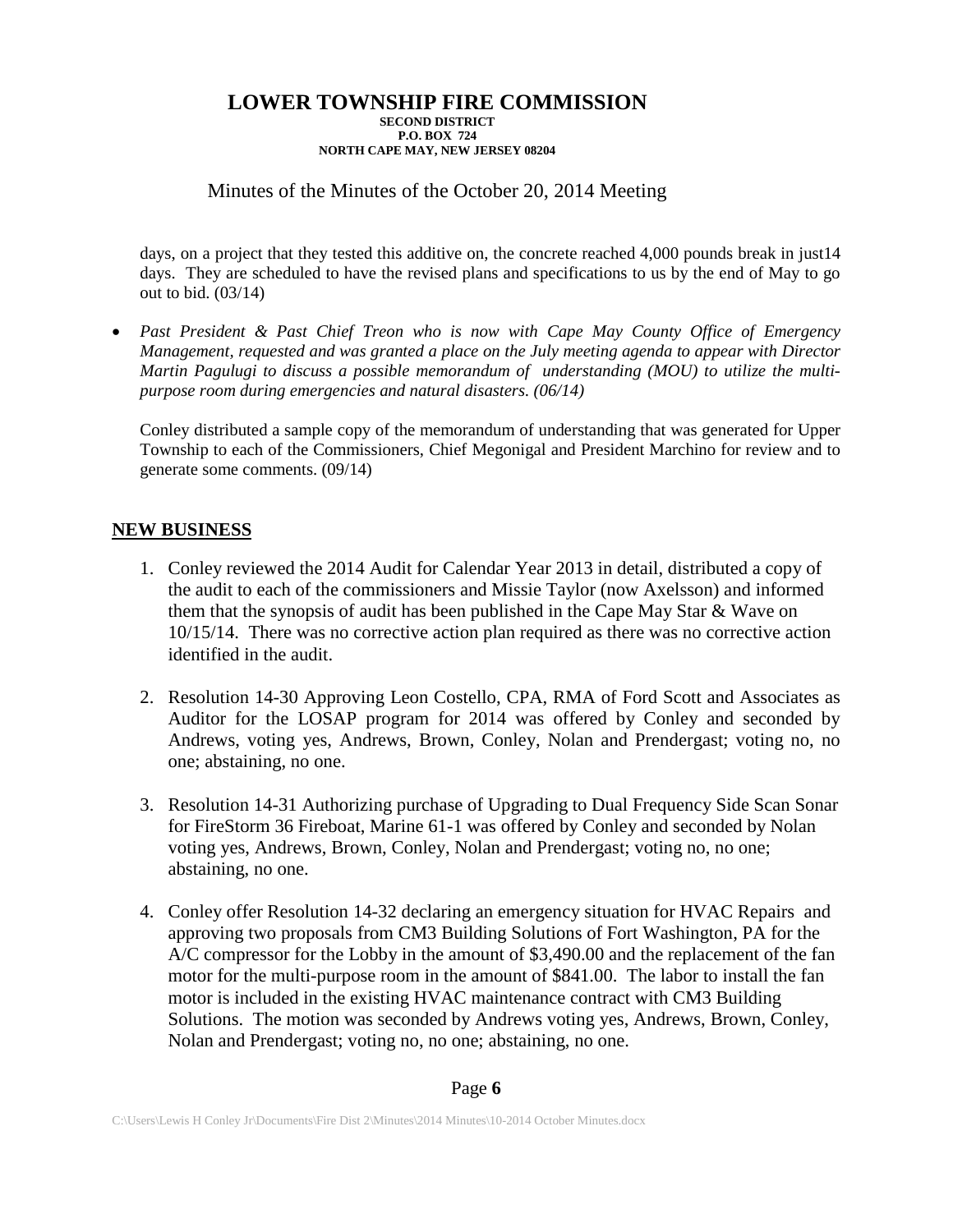# Minutes of the Minutes of the October 20, 2014 Meeting

5. Nolan reported that he has checked with our insurance carrier and the cleanup of the bat dung is not covered by our policy, specifically results of infestation and infestations are excluded from our coverage. Nolan reported further that he has a proposal from Servpro of Cape May County of Ocean View, N.J. dated 10/20/14 to clean up the leavings (dung)for an estimated cost of \$4,118.72. Nolan recommended immediate approval of the proposal in order to have the multi-purpose room cleaned before the pending football banquet and the pending election.

A motion was offered by Nolan and seconded by Conley to authorize the proposal dated 10/20/14 from Servpro of Cape May County of Ocean View NJ for an estimated cost of \$4,118.72, voting yes, Andrews, Brown, Conley, Nolan and Prendergast; voting no, no one; abstaining, no one. A copy of the proposal is attached to the original of these minutes.

- 6. The following new purchases were authorized to be made:
	- a. From low quote Tasc Fire Apparatus Inc. of Adelphia, N.J. 4- 100' lengths of 5" hose with storz couplings for a total cost of \$2,660.00.
	- b. From low quote American Diving of Egg Harbor Township, NJ various dive equipment for a total of \$3,877.38.
	- c. From American Test Center, of River Falls, WI testing of 16 ground ladders, tower ladder annual test, tower ladder non-destructive test and 20 heat sensors for a total of \$1,682.00.
	- d. From Fire One of Drexel Hill, PA six (6) Fire pump flow testing for a total cost of \$1,650.00.
	- e. From low quote Mid-Atlantic Rescue Systems of Frederick, MD ten (10) 5-gallon containers of SFF Fuel Straight, ten (10) 5-gallon containers of F-500 foam, and shipping for a total cost of \$1,974.50.
	- f. From American Diving of Egg Harbor Township and two (2) dive master training, two (2) dive master crew packs for a total of \$1,463.38.
	- g. From low quote Witmer Public Safety of Coatesville, PA one (1) cmc-564020 Resqmax Swiftwater Kit for a total cost of \$2,395.00.

### Page **7**